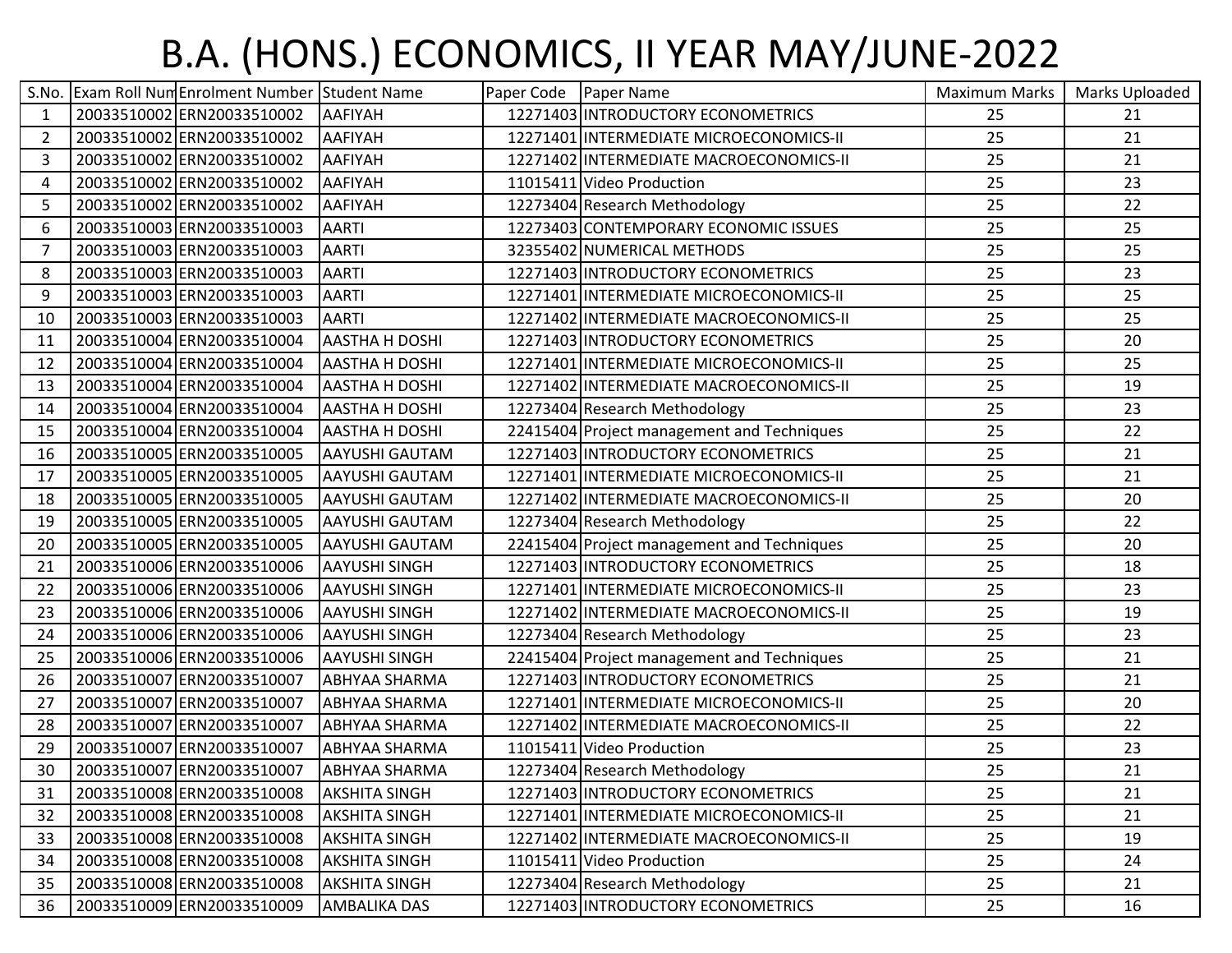| 37 | 20033510009 ERN20033510009 | <b>AMBALIKA DAS</b>  | 12271401 INTERMEDIATE MICROECONOMICS-II      | 25 | 23 |
|----|----------------------------|----------------------|----------------------------------------------|----|----|
| 38 | 20033510009 ERN20033510009 | <b>AMBALIKA DAS</b>  | 12271402 INTERMEDIATE MACROECONOMICS-II      | 25 | 21 |
| 39 | 20033510009ERN20033510009  | <b>AMBALIKA DAS</b>  | 12273404 Research Methodology                | 25 | 24 |
| 40 | 20033510009 ERN20033510009 | <b>AMBALIKA DAS</b>  | 32345402 INFORMATION SECURITY AND CYBER LAWS | 25 | 22 |
| 41 | 20033510010ERN20033510010  | <b>AMRITA PRITAM</b> | 12271403 INTRODUCTORY ECONOMETRICS           | 25 | 15 |
| 42 | 20033510010 ERN20033510010 | <b>AMRITA PRITAM</b> | 12271401 INTERMEDIATE MICROECONOMICS-II      | 25 | 20 |
| 43 | 20033510010 ERN20033510010 | <b>AMRITA PRITAM</b> | 12271402 INTERMEDIATE MACROECONOMICS-II      | 25 | 18 |
| 44 | 20033510010 ERN20033510010 | <b>AMRITA PRITAM</b> | 12273404 Research Methodology                | 25 | 21 |
| 45 | 20033510010 ERN20033510010 | <b>AMRITA PRITAM</b> | 22415404 Project management and Techniques   | 25 | 15 |
| 46 | 20033510011 ERN20033510011 | ANJU                 | 12273403 CONTEMPORARY ECONOMIC ISSUES        | 25 | 24 |
| 47 | 20033510011 ERN20033510011 | ANJU                 | 12271403 INTRODUCTORY ECONOMETRICS           | 25 | 21 |
| 48 | 20033510011 ERN20033510011 | <b>ANJU</b>          | 12271401 INTERMEDIATE MICROECONOMICS-II      | 25 | 25 |
| 49 | 20033510011 ERN20033510011 | ANJU                 | 12271402 INTERMEDIATE MACROECONOMICS-II      | 25 | 24 |
| 50 | 20033510011 ERN20033510011 | ANJU                 | 12295404 Sustainable Resource Development    | 25 | 23 |
| 51 | 20033510012 ERN20033510012 | <b>ASHMEET KAUR</b>  | 12273403 CONTEMPORARY ECONOMIC ISSUES        | 25 | 23 |
| 52 | 20033510012 ERN20033510012 | <b>ASHMEET KAUR</b>  | 12271403 INTRODUCTORY ECONOMETRICS           | 25 | 22 |
| 53 | 20033510012 ERN20033510012 | <b>ASHMEET KAUR</b>  | 12271401 INTERMEDIATE MICROECONOMICS-II      | 25 | 25 |
| 54 | 20033510012 ERN20033510012 | <b>ASHMEET KAUR</b>  | 12271402 INTERMEDIATE MACROECONOMICS-II      | 25 | 23 |
| 55 | 20033510012 ERN20033510012 | <b>ASHMEET KAUR</b>  | 22415404 Project management and Techniques   | 25 | 22 |
| 56 | 20033510013 ERN20033510013 | <b>BINDU RAGHAV</b>  | 12271403 INTRODUCTORY ECONOMETRICS           | 25 | 22 |
| 57 | 20033510013 ERN20033510013 | <b>BINDU RAGHAV</b>  | 12271401 INTERMEDIATE MICROECONOMICS-II      | 25 | 23 |
| 58 | 20033510013 ERN20033510013 | <b>BINDU RAGHAV</b>  | 12271402 INTERMEDIATE MACROECONOMICS-II      | 25 | 22 |
| 59 | 20033510013 ERN20033510013 | <b>BINDU RAGHAV</b>  | 12273404 Research Methodology                | 25 | 22 |
| 60 | 20033510013 ERN20033510013 | <b>BINDU RAGHAV</b>  | 22415404 Project management and Techniques   | 25 | 19 |
| 61 | 20033510014 ERN20033510014 | <b>DEEPA</b>         | 12271403 INTRODUCTORY ECONOMETRICS           | 25 | 19 |
| 62 | 20033510014 ERN20033510014 | <b>DEEPA</b>         | 12271401 INTERMEDIATE MICROECONOMICS-II      | 25 | 21 |
| 63 | 20033510014 ERN20033510014 | <b>DEEPA</b>         | 12271402 INTERMEDIATE MACROECONOMICS-II      | 25 | 20 |
| 64 | 20033510014 ERN20033510014 | <b>DEEPA</b>         | 12273404 Research Methodology                | 25 | 23 |
| 65 | 20033510014 ERN20033510014 | DEEPA                | 22415404 Project management and Techniques   | 25 | 20 |
| 66 | 20033510015 ERN20033510015 | <b>DEEPIKA SINGH</b> | 12273403 CONTEMPORARY ECONOMIC ISSUES        | 25 | 22 |
| 67 | 20033510015 ERN20033510015 | <b>DEEPIKA SINGH</b> | 32355402 NUMERICAL METHODS                   | 25 | 24 |
| 68 | 20033510015 ERN20033510015 | <b>DEEPIKA SINGH</b> | 12271403 INTRODUCTORY ECONOMETRICS           | 25 | 18 |
| 69 | 20033510015 ERN20033510015 | <b>DEEPIKA SINGH</b> | 12271401 INTERMEDIATE MICROECONOMICS-II      | 25 | 23 |
| 70 | 20033510015 ERN20033510015 | <b>DEEPIKA SINGH</b> | 12271402 INTERMEDIATE MACROECONOMICS-II      | 25 | 22 |
| 71 | 20033510016 ERN20033510016 | DHANYA               | 12273403 CONTEMPORARY ECONOMIC ISSUES        | 25 | 21 |
| 72 | 20033510016 ERN20033510016 | DHANYA               | 32355402 NUMERICAL METHODS                   | 25 | 17 |
| 73 | 20033510016 ERN20033510016 | DHANYA               | 12271403 INTRODUCTORY ECONOMETRICS           | 25 | 17 |
| 74 | 20033510016 ERN20033510016 | <b>DHANYA</b>        | 12271401 INTERMEDIATE MICROECONOMICS-II      | 25 | 21 |
| 75 | 20033510016 ERN20033510016 | DHANYA               | 12271402 INTERMEDIATE MACROECONOMICS-II      | 25 | 21 |
| 76 | 20033510017 ERN20033510017 | HARSHA VIDUSHI       | 12273403 CONTEMPORARY ECONOMIC ISSUES        | 25 | 21 |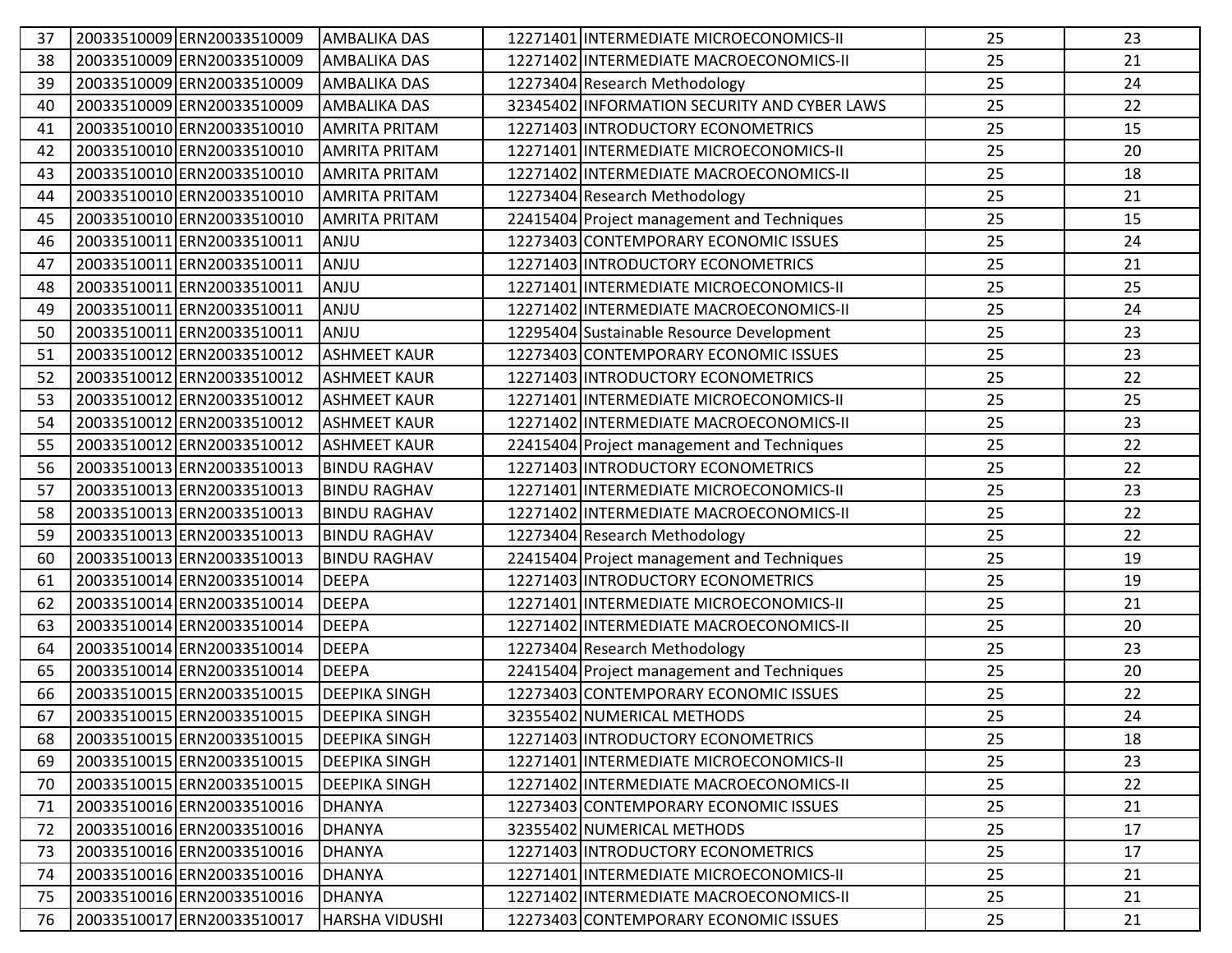| 77  | 20033510017 ERN20033510017 | <b>HARSHA VIDUSHI</b>   | 12271403 INTRODUCTORY ECONOMETRICS           | 25 | 22 |
|-----|----------------------------|-------------------------|----------------------------------------------|----|----|
| 78  | 20033510017 ERN20033510017 | <b>HARSHA VIDUSHI</b>   | 12271401 INTERMEDIATE MICROECONOMICS-II      | 25 | 23 |
| 79  | 20033510017 ERN20033510017 | <b>HARSHA VIDUSHI</b>   | 12271402 INTERMEDIATE MACROECONOMICS-II      | 25 | 24 |
| 80  | 20033510017 ERN20033510017 | <b>HARSHA VIDUSHI</b>   | 12295404 Sustainable Resource Development    | 25 | 21 |
| 81  | 20033510018ERN20033510018  | YUNKITA AGGARWAL        | 12273403 CONTEMPORARY ECONOMIC ISSUES        | 25 | 21 |
| 82  | 20033510018 ERN20033510018 | YUNKITA AGGARWAL        | 12271403 INTRODUCTORY ECONOMETRICS           | 25 | 20 |
| 83  | 20033510018 ERN20033510018 | YUNKITA AGGARWAL        | 12271401 INTERMEDIATE MICROECONOMICS-II      | 25 | 24 |
| 84  | 20033510018ERN20033510018  | YUNKITA AGGARWAL        | 12271402 INTERMEDIATE MACROECONOMICS-II      | 25 | 22 |
| 85  | 20033510018ERN20033510018  | YUNKITA AGGARWAL        | 22415404 Project management and Techniques   | 25 | 23 |
| 86  | 20033510019ERN20033510019  | HARSHITA                | 12271403 INTRODUCTORY ECONOMETRICS           | 25 | 22 |
| 87  | 20033510019 ERN20033510019 | HARSHITA                | 12271401 INTERMEDIATE MICROECONOMICS-II      | 25 | 23 |
| 88  | 20033510019ERN20033510019  | <b>HARSHITA</b>         | 12271402 INTERMEDIATE MACROECONOMICS-II      | 25 | 23 |
| 89  | 20033510019ERN20033510019  | HARSHITA                | 12273404 Research Methodology                | 25 | 22 |
| 90  | 20033510019ERN20033510019  | <b>HARSHITA</b>         | 12295404 Sustainable Resource Development    | 25 | 23 |
| 91  | 20033510020 ERN20033510020 | HIYA MEENA              | 12325908 UNITED NATIONS AND GLOBAL CONFLICTS | 25 | 21 |
| 92  | 20033510020 ERN20033510020 | <b>HIYA MEENA</b>       | 12273403 CONTEMPORARY ECONOMIC ISSUES        | 25 | 23 |
| 93  | 20033510020 ERN20033510020 | <b>HIYA MEENA</b>       | 12271403 INTRODUCTORY ECONOMETRICS           | 25 | 18 |
| 94  | 20033510020 ERN20033510020 | <b>HIYA MEENA</b>       | 12271401 INTERMEDIATE MICROECONOMICS-II      | 25 | 22 |
| 95  | 20033510020 ERN20033510020 | <b>HIYA MEENA</b>       | 12271402 INTERMEDIATE MACROECONOMICS-II      | 25 | 23 |
| 96  | 20033510021 ERN20033510021 | KANUPRIYA               | 12325908 UNITED NATIONS AND GLOBAL CONFLICTS | 25 | 21 |
| 97  | 20033510021 ERN20033510021 | <b>KANUPRIYA</b>        | 12273403 CONTEMPORARY ECONOMIC ISSUES        | 25 | 24 |
| 98  | 20033510021 ERN20033510021 | KANUPRIYA               | 12271403 INTRODUCTORY ECONOMETRICS           | 25 | 21 |
| 99  | 20033510021 ERN20033510021 | KANUPRIYA               | 12271401 INTERMEDIATE MICROECONOMICS-II      | 25 | 24 |
| 100 | 20033510021 ERN20033510021 | KANUPRIYA               | 12271402 INTERMEDIATE MACROECONOMICS-II      | 25 | 23 |
| 101 | 20033510022 ERN20033510022 | KHUSHI BHALLA           | 12273403 CONTEMPORARY ECONOMIC ISSUES        | 25 | 21 |
| 102 | 20033510022 ERN20033510022 | <b>KHUSHI BHALLA</b>    | 12271403 INTRODUCTORY ECONOMETRICS           | 25 | 19 |
| 103 | 20033510022 ERN20033510022 | KHUSHI BHALLA           | 12271401 INTERMEDIATE MICROECONOMICS-II      | 25 | 22 |
| 104 | 20033510022 ERN20033510022 | KHUSHI BHALLA           | 12271402 INTERMEDIATE MACROECONOMICS-II      | 25 | 23 |
| 105 | 20033510022 ERN20033510022 | KHUSHI BHALLA           | 11015411 Video Production                    | 25 | 22 |
| 106 | 20033510023 ERN20033510023 | KRITIKA SHARMA          | 12271403 INTRODUCTORY ECONOMETRICS           | 25 | 20 |
| 107 | 20033510023 ERN20033510023 | KRITIKA SHARMA          | 12271401 INTERMEDIATE MICROECONOMICS-II      | 25 | 23 |
| 108 | 20033510023 ERN20033510023 | KRITIKA SHARMA          | 12271402 INTERMEDIATE MACROECONOMICS-II      | 25 | 21 |
| 109 | 20033510023 ERN20033510023 | KRITIKA SHARMA          | 12273404 Research Methodology                | 25 | 24 |
| 110 | 20033510023 ERN20033510023 | <b>KRITIKA SHARMA</b>   | 22415404 Project management and Techniques   | 25 | 21 |
| 111 | 20033510024 ERN20033510024 | MALLIKA PAHARIYA        | 32355402 NUMERICAL METHODS                   | 25 | 24 |
| 112 | 20033510024 ERN20033510024 | MALLIKA PAHARIYA        | 12271403 INTRODUCTORY ECONOMETRICS           | 25 | 21 |
| 113 | 20033510024 ERN20033510024 | MALLIKA PAHARIYA        | 12271401 INTERMEDIATE MICROECONOMICS-II      | 25 | 24 |
| 114 | 20033510024 ERN20033510024 | <b>MALLIKA PAHARIYA</b> | 12271402 INTERMEDIATE MACROECONOMICS-II      | 25 | 22 |
| 115 | 20033510024 ERN20033510024 | MALLIKA PAHARIYA        | 12273404 Research Methodology                | 25 | 23 |
| 116 | 20033510025 ERN20033510025 | MEHAK JIWAN             | 12271403 INTRODUCTORY ECONOMETRICS           | 25 | 18 |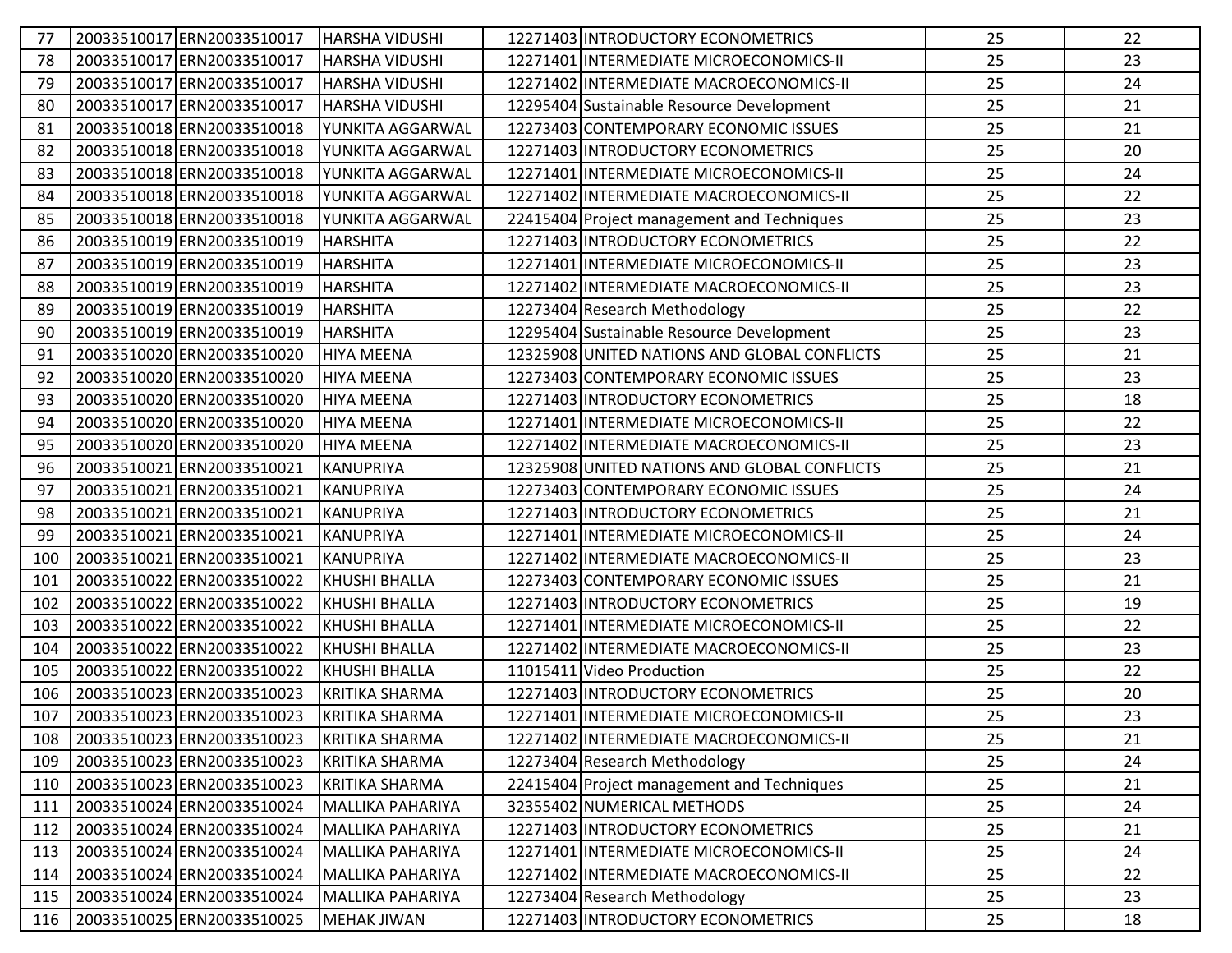| 117 | 20033510025 ERN20033510025 | MEHAK JIWAN           | 12271401 INTERMEDIATE MICROECONOMICS-II      | 25 | 23 |
|-----|----------------------------|-----------------------|----------------------------------------------|----|----|
| 118 | 20033510025 ERN20033510025 | MEHAK JIWAN           | 12271402 INTERMEDIATE MACROECONOMICS-II      | 25 | 21 |
| 119 | 20033510025 ERN20033510025 | IMEHAK JIWAN          | 12273404 Research Methodology                | 25 | 24 |
| 120 | 20033510025 ERN20033510025 | <b>MEHAK JIWAN</b>    | 22415404 Project management and Techniques   | 25 | 22 |
| 121 | 20033510026 ERN20033510026 | MUSKAAN               | 12271403 INTRODUCTORY ECONOMETRICS           | 25 | 20 |
| 122 | 20033510026 ERN20033510026 | MUSKAAN               | 12271401 INTERMEDIATE MICROECONOMICS-II      | 25 | 22 |
| 123 | 20033510026 ERN20033510026 | <b>MUSKAAN</b>        | 12271402 INTERMEDIATE MACROECONOMICS-II      | 25 | 21 |
| 124 | 20033510026 ERN20033510026 | MUSKAAN               | 12273404 Research Methodology                | 25 | 23 |
| 125 | 20033510026 ERN20033510026 | MUSKAAN               | 22415404 Project management and Techniques   | 25 | 21 |
| 126 | 20033510027 ERN20033510027 | MUSKAN SAINI          | 12325908 UNITED NATIONS AND GLOBAL CONFLICTS | 25 | 22 |
| 127 | 20033510027 ERN20033510027 | MUSKAN SAINI          | 12271403 INTRODUCTORY ECONOMETRICS           | 25 | 20 |
| 128 | 20033510027 ERN20033510027 | MUSKAN SAINI          | 12271401 INTERMEDIATE MICROECONOMICS-II      | 25 | 22 |
| 129 | 20033510027 ERN20033510027 | MUSKAN SAINI          | 12271402 INTERMEDIATE MACROECONOMICS-II      | 25 | 23 |
| 130 | 20033510027 ERN20033510027 | <b>MUSKAN SAINI</b>   | 12273404 Research Methodology                | 25 | 22 |
| 131 | 20033510028 ERN20033510028 | NANDITA RAI           | 12325908 UNITED NATIONS AND GLOBAL CONFLICTS | 25 | 21 |
| 132 | 20033510028 ERN20033510028 | NANDITA RAI           | 12271403 INTRODUCTORY ECONOMETRICS           | 25 | 21 |
| 133 | 20033510028 ERN20033510028 | <b>NANDITA RAI</b>    | 12271401 INTERMEDIATE MICROECONOMICS-II      | 25 | 24 |
| 134 | 20033510028 ERN20033510028 | <b>NANDITA RAI</b>    | 12271402 INTERMEDIATE MACROECONOMICS-II      | 25 | 22 |
| 135 | 20033510028 ERN20033510028 | <b>NANDITA RAI</b>    | 12273404 Research Methodology                | 25 | 23 |
| 136 | 20033510029 ERN20033510029 | <b>NEHA</b>           | 12273403 CONTEMPORARY ECONOMIC ISSUES        | 25 | 21 |
| 137 | 20033510029 ERN20033510029 | <b>NEHA</b>           | 12271403 INTRODUCTORY ECONOMETRICS           | 25 | 20 |
| 138 | 20033510029ERN20033510029  | <b>NEHA</b>           | 12271401 INTERMEDIATE MICROECONOMICS-II      | 25 | 25 |
| 139 | 20033510029 ERN20033510029 | <b>NEHA</b>           | 12271402 INTERMEDIATE MACROECONOMICS-II      | 25 | 23 |
| 140 | 20033510029 ERN20033510029 | <b>NEHA</b>           | 22415404 Project management and Techniques   | 25 | 21 |
| 141 | 20033510030 ERN20033510030 | NIKITA TYAGI          | 12271403 INTRODUCTORY ECONOMETRICS           | 25 | 17 |
| 142 | 20033510030 ERN20033510030 | NIKITA TYAGI          | 12271401 INTERMEDIATE MICROECONOMICS-II      | 25 | 25 |
| 143 | 20033510030 ERN20033510030 | NIKITA TYAGI          | 12271402 INTERMEDIATE MACROECONOMICS-II      | 25 | 8  |
| 144 | 20033510030 ERN20033510030 | NIKITA TYAGI          | 11015411 Video Production                    | 25 | 21 |
| 145 | 20033510030 ERN20033510030 | NIKITA TYAGI          | 12273404 Research Methodology                | 25 | 20 |
| 146 | 20033510031 DU510/52192    | <b>PRACHI KUMAR</b>   | 12271403 INTRODUCTORY ECONOMETRICS           | 25 | 21 |
| 147 | 20033510031 DU510/52192    | <b>PRACHI KUMAR</b>   | 12271401 INTERMEDIATE MICROECONOMICS-II      | 25 | 25 |
| 148 | 20033510031 DU510/52192    | PRACHI KUMAR          | 12271402 INTERMEDIATE MACROECONOMICS-II      | 25 | 22 |
| 149 | 20033510031 DU510/52192    | PRACHI KUMAR          | 12273404 Research Methodology                | 25 | 23 |
| 150 | 20033510031 DU510/52192    | PRACHI KUMAR          | 22415404 Project management and Techniques   | 25 | 21 |
| 151 | 20033510032 ERN20033510032 | <b>RADHIKA SINGH</b>  | 12273403 CONTEMPORARY ECONOMIC ISSUES        | 25 | 19 |
| 152 | 20033510032 ERN20033510032 | <b>RADHIKA SINGH</b>  | 12271403 INTRODUCTORY ECONOMETRICS           | 25 | 20 |
| 153 | 20033510032 ERN20033510032 | <b>RADHIKA SINGH</b>  | 12271401 INTERMEDIATE MICROECONOMICS-II      | 25 | 25 |
| 154 | 20033510032 ERN20033510032 | RADHIKA SINGH         | 12271402 INTERMEDIATE MACROECONOMICS-II      | 25 | 22 |
| 155 | 20033510032 ERN20033510032 | <b>RADHIKA SINGH</b>  | 22415404 Project management and Techniques   | 25 | 21 |
| 156 | 20033510033 ERN20033510033 | <b>RIDHI NAITHANI</b> | 12273403 CONTEMPORARY ECONOMIC ISSUES        | 25 | 25 |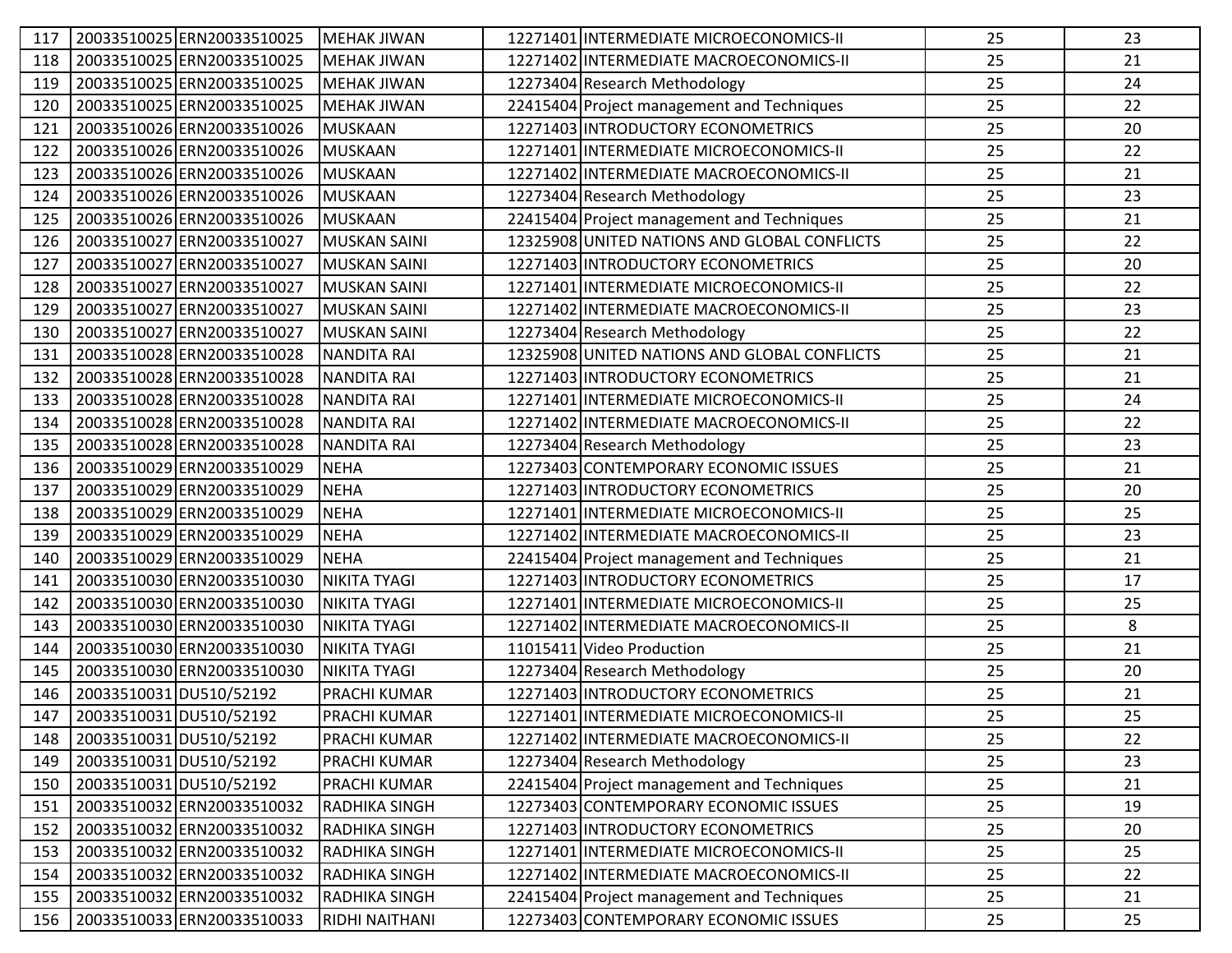| 157 | 20033510033 ERN20033510033 | <b>RIDHI NAITHANI</b>    | 32355402 NUMERICAL METHODS                   | 25 | 25          |
|-----|----------------------------|--------------------------|----------------------------------------------|----|-------------|
| 158 | 20033510033 ERN20033510033 | RIDHI NAITHANI           | 12271403 INTRODUCTORY ECONOMETRICS           | 25 | 23          |
| 159 | 20033510033 ERN20033510033 | RIDHI NAITHANI           | 12271401 INTERMEDIATE MICROECONOMICS-II      | 25 | 25          |
| 160 | 20033510033 ERN20033510033 | <b>RIDHI NAITHANI</b>    | 12271402 INTERMEDIATE MACROECONOMICS-II      | 25 | 25          |
| 161 | 20033510034 ERN20033510034 | RITIKA YACHNA            | 12271403 INTRODUCTORY ECONOMETRICS           | 25 | 21          |
| 162 | 20033510034 ERN20033510034 | RITIKA YACHNA            | 12271401 INTERMEDIATE MICROECONOMICS-II      | 25 | 24          |
| 163 | 20033510034 ERN20033510034 | RITIKA YACHNA            | 12271402 INTERMEDIATE MACROECONOMICS-II      | 25 | 23          |
| 164 | 20033510034 ERN20033510034 | RITIKA YACHNA            | 12273404 Research Methodology                | 25 | 23          |
| 165 | 20033510034 ERN20033510034 | RITIKA YACHNA            | 22415404 Project management and Techniques   | 25 | 21          |
| 166 | 20033510035 ERN20033510035 | <b>RIYA RODDEY</b>       | 12271403 INTRODUCTORY ECONOMETRICS           | 25 | 20          |
| 167 | 20033510035 ERN20033510035 | <b>RIYA RODDEY</b>       | 12271401 INTERMEDIATE MICROECONOMICS-II      | 25 | 25          |
| 168 | 20033510035 ERN20033510035 | <b>RIYA RODDEY</b>       | 12271402 INTERMEDIATE MACROECONOMICS-II      | 25 | 21          |
| 169 | 20033510035 ERN20033510035 | <b>RIYA RODDEY</b>       | 12273404 Research Methodology                | 25 | 21          |
| 170 | 20033510035 ERN20033510035 | <b>RIYA RODDEY</b>       | 22415404 Project management and Techniques   | 25 | 21          |
| 171 | 20033510036 ERN20033510036 | RUCHIRAA VERMA           | 12273403 CONTEMPORARY ECONOMIC ISSUES        | 25 | 24          |
| 172 | 20033510036 ERN20033510036 | RUCHIRAA VERMA           | 12271403 INTRODUCTORY ECONOMETRICS           | 25 | 18          |
| 173 | 20033510036 ERN20033510036 | <b>RUCHIRAA VERMA</b>    | 12271401 INTERMEDIATE MICROECONOMICS-II      | 25 | 23          |
| 174 | 20033510036ERN20033510036  | RUCHIRAA VERMA           | 12271402 INTERMEDIATE MACROECONOMICS-II      | 25 | 19          |
| 175 | 20033510036 ERN20033510036 | RUCHIRAA VERMA           | 22415404 Project management and Techniques   | 25 | 22          |
| 176 | 20033510037 ERN20033510037 | <b>RUHI SINHA</b>        | 12273403 CONTEMPORARY ECONOMIC ISSUES        | 25 | 23          |
| 177 | 20033510037 ERN20033510037 | <b>RUHI SINHA</b>        | 12315406 INEQUALITY AND DIFFERENCE (NC)      | 25 | $\mathbf 0$ |
| 178 | 20033510037 ERN20033510037 | <b>RUHI SINHA</b>        | 12271403 INTRODUCTORY ECONOMETRICS           | 25 | 20          |
| 179 | 20033510037 ERN20033510037 | <b>RUHI SINHA</b>        | 12271401 INTERMEDIATE MICROECONOMICS-II      | 25 | 25          |
| 180 | 20033510037 ERN20033510037 | <b>RUHI SINHA</b>        | 12271402 INTERMEDIATE MACROECONOMICS-II      | 25 | 22          |
| 181 | 20033510038 ERN20033510038 | <b>SAISHA</b>            | 12325908 UNITED NATIONS AND GLOBAL CONFLICTS | 25 | 22          |
| 182 | 20033510038 ERN20033510038 | <b>SAISHA</b>            | 12271403 INTRODUCTORY ECONOMETRICS           | 25 | 20          |
| 183 | 20033510038ERN20033510038  | <b>SAISHA</b>            | 12271401 INTERMEDIATE MICROECONOMICS-II      | 25 | 22          |
| 184 | 20033510038 ERN20033510038 | <b>SAISHA</b>            | 12271402 INTERMEDIATE MACROECONOMICS-II      | 25 | 21          |
| 185 | 20033510038 ERN20033510038 | <b>SAISHA</b>            | 12273404 Research Methodology                | 25 | 22          |
| 186 | 20033510039 ERN20033510039 | <b>SHAILLY CHOUDHARY</b> | 12271403 INTRODUCTORY ECONOMETRICS           | 25 | 18          |
| 187 | 20033510039 ERN20033510039 | <b>SHAILLY CHOUDHARY</b> | 12271401 INTERMEDIATE MICROECONOMICS-II      | 25 | 20          |
| 188 | 20033510039 ERN20033510039 | <b>SHAILLY CHOUDHARY</b> | 12271402 INTERMEDIATE MACROECONOMICS-II      | 25 | 16          |
| 189 | 20033510039 ERN20033510039 | <b>SHAILLY CHOUDHARY</b> | 12273404 Research Methodology                | 25 | 21          |
| 190 | 20033510039 ERN20033510039 | <b>SHAILLY CHOUDHARY</b> | 22415404 Project management and Techniques   | 25 | 20          |
| 191 | 20033510040 ERN20033510040 | SHASHWATI                | 12271403 INTRODUCTORY ECONOMETRICS           | 25 | 21          |
| 192 | 20033510040 ERN20033510040 | <b>SHASHWATI</b>         | 12271401 INTERMEDIATE MICROECONOMICS-II      | 25 | 25          |
| 193 | 20033510040 ERN20033510040 | SHASHWATI                | 12271402 INTERMEDIATE MACROECONOMICS-II      | 25 | 22          |
| 194 | 20033510040 ERN20033510040 | <b>SHASHWATI</b>         | 12273404 Research Methodology                | 25 | 21          |
| 195 | 20033510040 ERN20033510040 | SHASHWATI                | 12035916 CULTURE AND THEORY                  | 25 | 15          |
| 196 | 20033510041 ERN20033510041 | <b>SHRUTI MITTAL</b>     | 12273403 CONTEMPORARY ECONOMIC ISSUES        | 25 | 25          |